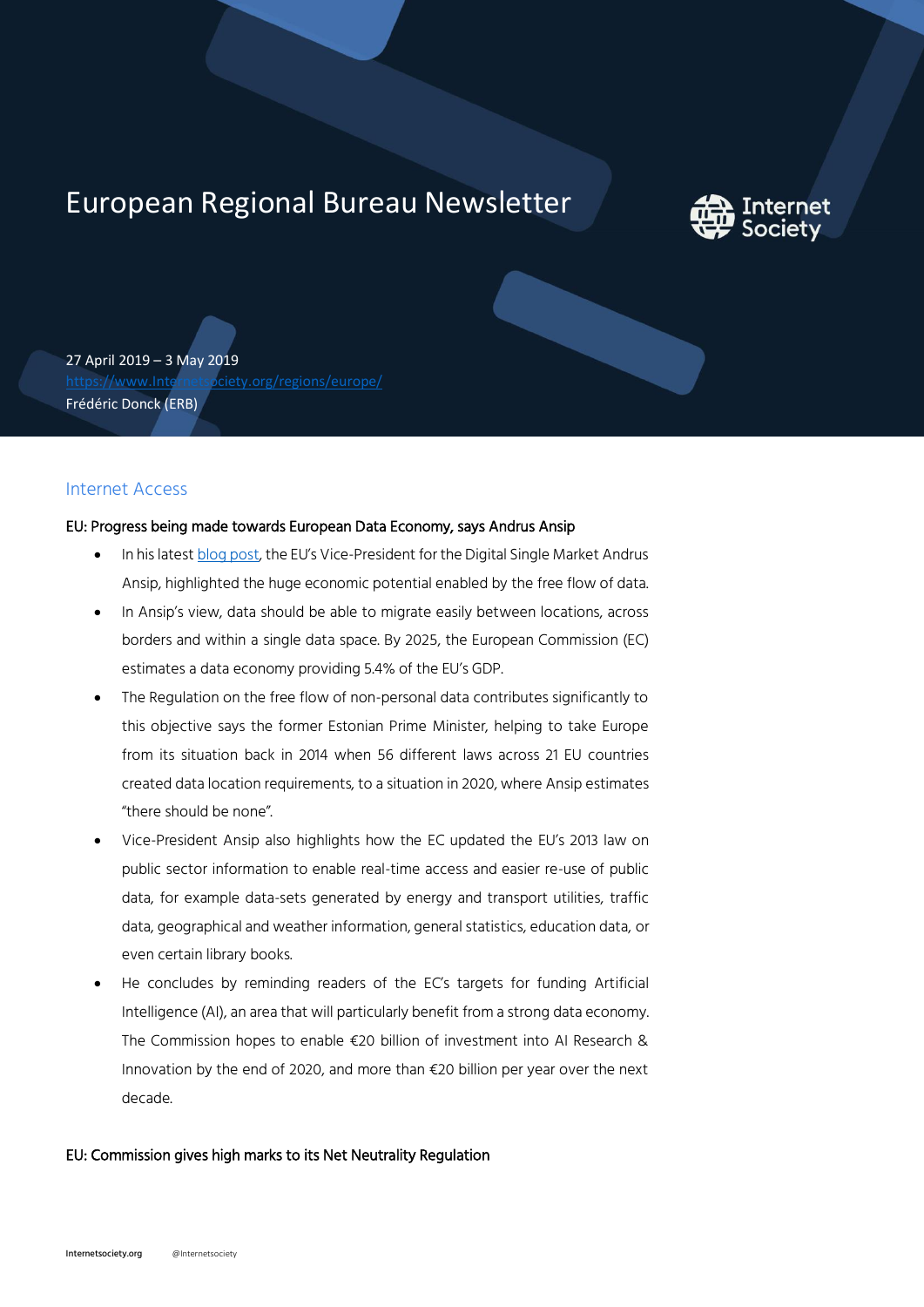- The European Commission released on 30 April the results of its [study](https://ec.europa.eu/digital-single-market/en/news/study-implementation-open-internet) on the implementation of the Open Internet access Regulation.
- The study finds that the Regulation has "significantly contributed" to a more consistent approach in the establishment and enforcement of open Internet access rules.
- The 2015 "Open Internet access" Regulation introduced uniform rules on net neutrality across the EU, ensuring equal and non-discriminatory treatment of traffic in the provision of Internet access services.
- The study also notes that certain groups of stakeholders, including Internet Service Providers (ISPs) and Content, Applications and Services Providers (CAPs) were concerned that certain provisions could hamper 5G roll-out and the development of new services, although Consumer Organisations and other Civil Society Organisations surveyed in the report, disagreed with this view, stating that 5G should not affect net neutrality.

# **Trust**

#### Global: Privacy concerns are increasingly driving consumer choices, says ISOC

- A new Internet Society (ISOC) [survey](https://www.internetsociety.org/news/press-releases/2019/concerns-over-privacy-and-security-contribute-to-consumer-distrust-in-connected-devices/) conducted finds that 73% of consumers think people using connected devices should worry about eavesdropping.
- The survey, conducted in the USA, Canada, Japan, Australia, France and the UK, highlights how privacy and security are frequently key consumer concerns and often drive buying decisions.
- According to the research, 77% of consumers consider security and privacy features as highly relevant when buying a device, and 28% of users who do not own a connected device do not do so because of security concerns.
- At least 65% of consumers have concerns about data collection procedures of connected devices. More than half (55%) think that their connected devices do not protect their privacy, and a similar figure consider devices do not handle their information responsibly.
- ISOC President and CEO Andrew Sullivan commented that these results show how IoT devices manufacturers must put privacy and security at the heart of their manufacturing procedures: "Security should not be an afterthought. It's clear that manufacturers and retailers need to do more so that consumers can trust their IoT services".

### EU: The EU proposes global eCommerce rules

• On Friday 3 May, the European Commission laid out its key [proposals](http://trade.ec.europa.eu/doclib/docs/2019/may/tradoc_157880.pdf) and commitments on e-commerce at the World Trade Organisation (WTO), revolving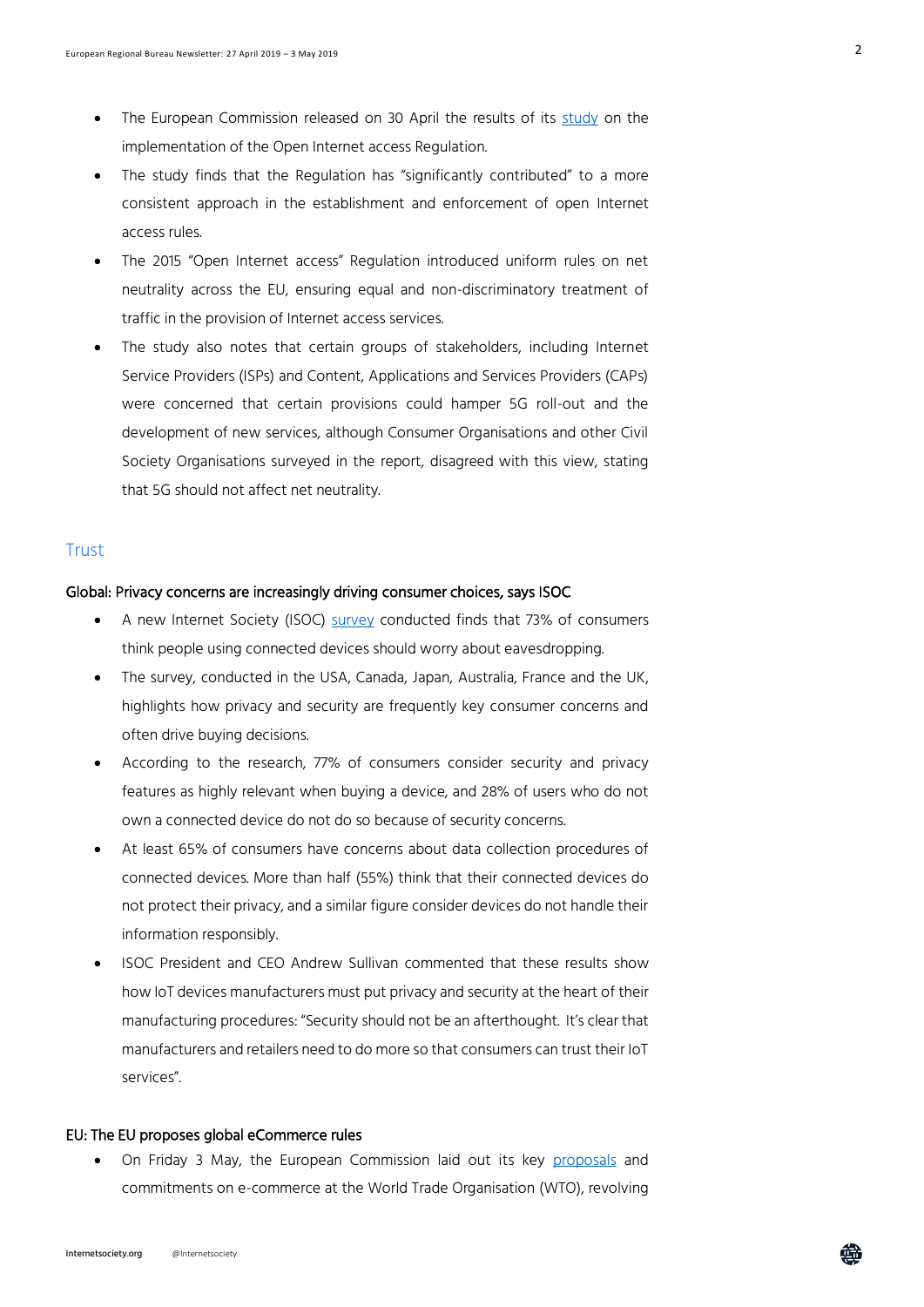around the enshrining of net neutrality, free data flows and basic consumer protection in WTO law.

- According to news [reports,](https://www.reuters.com/article/us-eu-trade-ecommerce/eu-fleshes-out-wto-e-commerce-proposal-faces-obstacles-idUSKCN1S91G4) the proposals were not met with enthusiasm by delegates from the United States, as the approach to online privacy between the two have clear points of disagreement.
- A senior EU official working on the negotiations stated: "I expect our transatlantic friends to say that the EU proposal falls short on the level of ambition they like to see […] Just as I could say that on some aspects, the Japanese and US proposals don't meet the EU's expectations".

#### Czech Republic: Countries disagree on approach to 5G security

- The Czech Republic's efforts to gather support around a text laying down principles on 5G security have finally translated into a list of non-binding "declaration of interests" called the "Prague Proposals".
- The text was supposed to be a joint statement called the "Prague Principles" that more than 30 countries would sign at the **Prague 5G Security Conference** on 1st and 2<sup>nd</sup> May to "define non-binding recommendations on how to proceed safely with the introduction of 5G networks". However, several countries hesitated, including France and Germany, leading the hosts to abandon the idea of a joint statement.
- Instead, the Czech Republic presented a "Chairman statement" accounting only for its own position in a paper that covered the issue through four chapters: policy-making; technology deployment; economy; and security, privacy and resilience.

#### EU: Stop using impenetrable legalese in corporate T&Cs, says Giovanni Buttarelli

- In a [blog post](https://edps.europa.eu/press-publications/press-news/blog/we-need-talk-about-terms-and-conditions_en?) this week, the European Data Protection Supervisor Giovanni Buttarelli criticised the language used in the terms and conditions and privacy policies of large technology companies.
- In the blog, Mr. Buttarelli argues that privacy policies have evolved to become "either long, verbose and impenetrable legalese, or else vague and shooting PR exercises".
- However, he also notes the fine balance needed when it comes to transparency and terms and conditions, arguing that transparency has become a "double edged sword: provide too much information and the average person cannot be reasonably expected to read it; oversimplify it and she will have little idea of what is really going on".